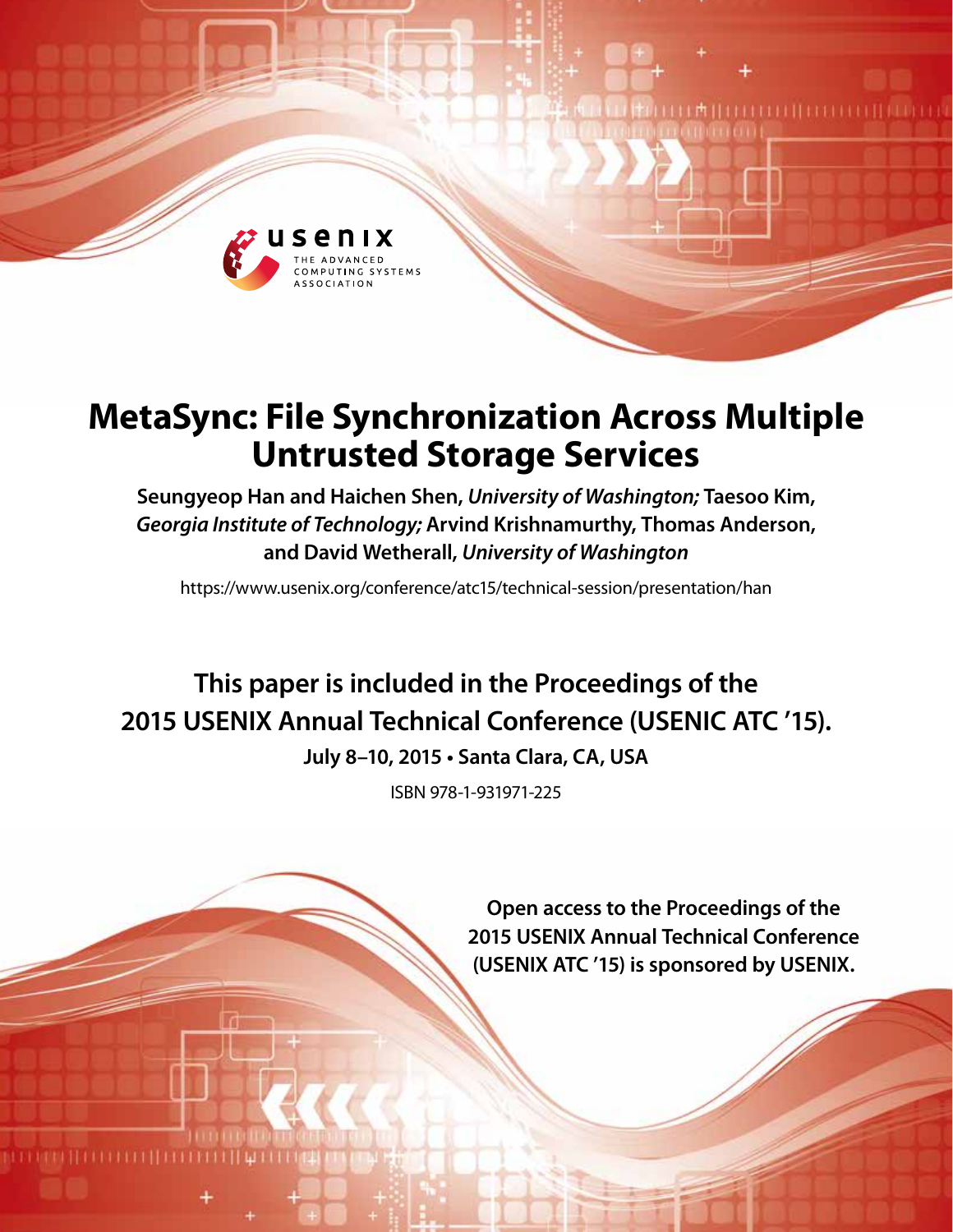# MetaSync: File Synchronization Across Multiple Untrusted Storage Services

Seungyeop Han, Haichen Shen, Taesoo Kim<sup>†</sup>, Arvind Krishnamurthy, Thomas Anderson, and David Wetherall *University of Washington,* †*Georgia Institute of Technology*

#### Abstract

Cloud-based file synchronization services, such as Dropbox, are a worldwide resource for many millions of users. However, individual services often have tight resource limits, suffer from temporary outages or even shutdowns, and sometimes silently corrupt or leak user data.

We design, implement, and evaluate MetaSync, a secure and reliable file synchronization service that uses multiple cloud synchronization services as untrusted storage providers. To make MetaSync work correctly, we devise a novel variant of Paxos that provides efficient and consistent updates on top of the unmodified APIs exported by existing services. Our system automatically redistributes files upon reconfiguration of providers.

Our evaluation shows that MetaSync provides low update latency and high update throughput while being more trustworthy and available. MetaSync outperforms its underlying cloud services by  $1.2\times10\times$  on three realistic workloads.

#### 1 Introduction

Cloud-based file synchronization services have become tremendously popular. Dropbox reached 300M users in May 2014, adding 100M customers in six months [15]. Many competing providers offer similar services, including Google Drive, Microsoft OneDrive, Box, and Baidu. These services provide very convenient tools for users, especially given the increasing diversity of user devices needing synchronization. With such resources and tools, mostly available for free, users are likely to upload ever larger amounts of personal and private data.

Unfortunately, not all services are trustworthy or reliable in terms of security and availability. Storage services routinely lose data due to internal faults [6] or bugs [13, 23, 30], leak users' personal data [12, 31], and alter user files by adding metadata [7]. They may block access to content (e.g., DMCA takedowns [38]). From time to time, entire cloud services may go out of business (e.g., Ubuntu One [9]).

Our work is based on the premise that users want file synchronization and the storage that existing cloud providers offer, but without the exposure to fragile, unreliable, or insecure services. In fact, there is no fundamental need for users to trust cloud providers, and given the above incidents our position is that users are best served by *not* trusting them. Clearly, a user may encrypt files before storing them in the cloud for confidentiality. More generally, Depot [27] and SUNDR [26] showed how to design systems from scratch in which users of the cloud storage obtain data confidentiality, integrity, and availability without trusting the underlying storage provider. However, these designs rely on fundamental changes to both client and server; our question was whether we could use existing services for these same ends?

Instead of starting from scratch, MetaSync provides file synchronization on top of multiple existing storage providers. We thus leverage resources that are mostly well-provisioned, normally reliable, and inexpensive. While each service provides unique features, their common purpose is to synchronize a set of files between personal devices and the cloud. By combining multiple providers, MetaSync provides users larger storage capacity, but more importantly a more highly available, trustworthy, and higher performance service.

The key challenge is to maintain a globally consistent view of the synchronized files across multiple clients, using only the service providers' unmodified APIs without any centralized server. We assume no direct clientclient or server-server communication. To this end, we devise two novel methods: 1) pPaxos, an efficient clientbased Paxos algorithm that maintains globally consistent state among multiple passive storage backends (§3.3), and 2) a stable deterministic replication algorithm that requires minimal reshuffling of replicated objects on service re-configuration, such as increasing capacity or even adding/removing a service (§3.4).

Putting it all together, MetaSync can serve users better in all aspects as a file synchronization service; users need trust only the software that runs on their own computers. Our prototype implementation of MetaSync, a ready-to-use open source project, currently works with five different file synchronization services, and it can be easily extended to work with other services.

# 2 Goals and Assumptions

The usage model of MetaSync matches that of existing file synchronization services such as Dropbox. A user configures MetaSync with account information for the underlying storage services, sets up one or more directories to be managed by the system, and shares each directory with zero or more other users. Users can connect these directories with multiple devices (we refer to the devices and software running on them as clients in this paper), and local updates are reflected to all connected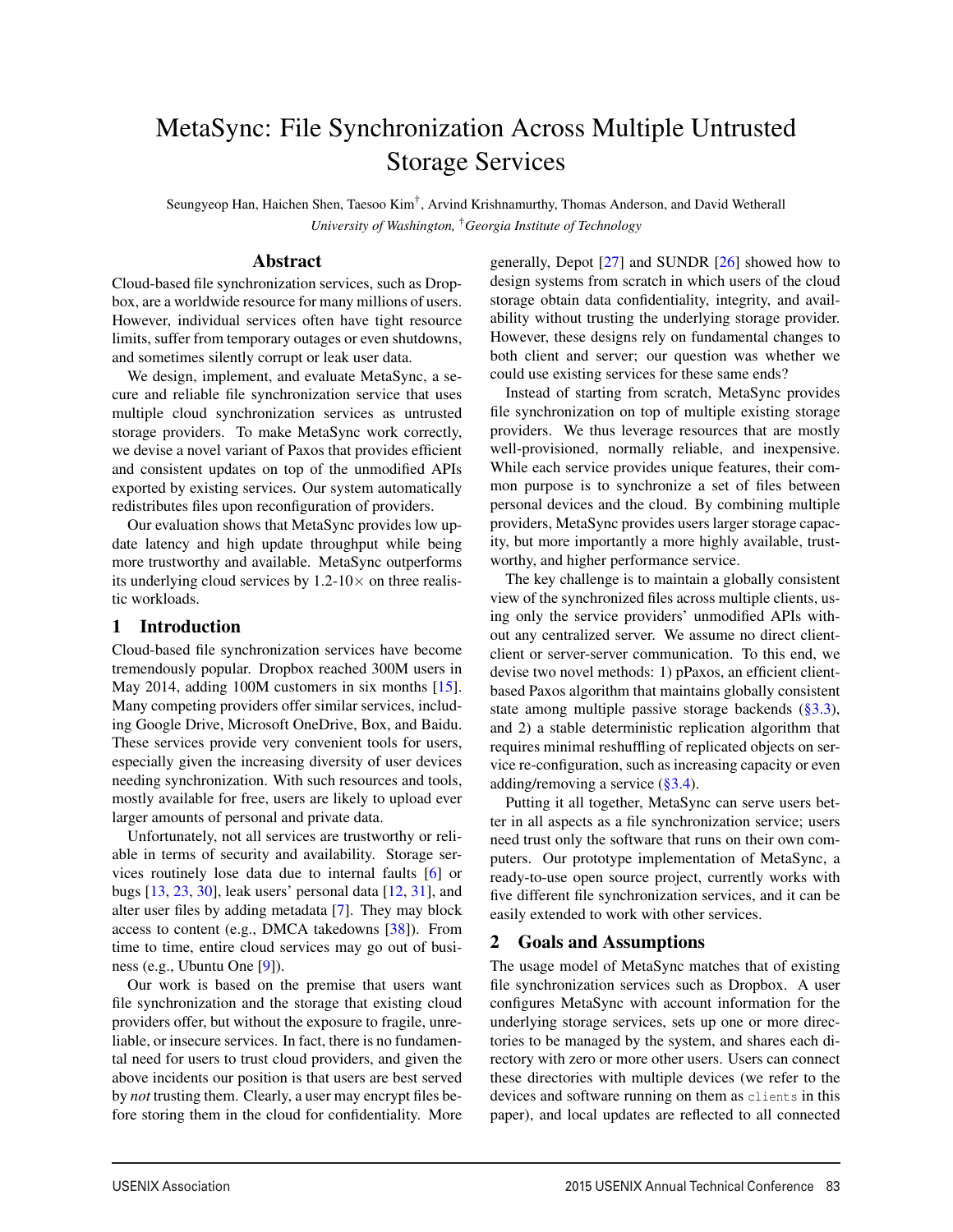clients; conflicting updates are flagged for manual resolution. This usage model is supported by a background synchronization daemon (MetaSyncd in Figure 1).

For users desiring explicit control over the merge process, we also provide a manual git-like push/pull interface with a command line client. In this case, the user creates a set of updates and runs a script to apply the set. These sets of updates are atomic with respect to concurrent updates by other clients. The system accepts an update only if it has been merged with the latest version pushed by any client.

Our baseline design assumes the backend services to be curious, as well as potentially unreachable, and unreliable. The storage services may try to discover which files are stored along with their content. Some of the services may be unavailable due to network or system failures; some may accidentally corrupt or delete files. However, we assume that service failures are independent, services implement their own APIs correctly (except for losing and corrupting user data), and communications between client and server machines are protected. We also consider extensions to this baseline model where the services have faulty implementations of their APIs or are actively malicious  $(\S 3.6)$ . Finally, we assume that clients sharing a specific directory are trusted, similar to a shared Dropbox directory today.

With this threat model, the goals of MetaSync are:

- No direct client-client communication: Clients coordinate through the synchronization services without any direct communication among clients. In particular, they never need to be online at the same time.
- Availability: User files are always available for both read and update despite any predefined number of service outages and even if a provider completely stops allowing any access to its previously stored data.
- Confidentiality: Neither user data nor the file hierarchy is revealed to any of the storage services. Users may opt out of confidentiality for better performance.
- Integrity: The system detects and corrects any corruption of file data by a cloud service, to a configurable level of resilience.
- Capacity and Performance: The system should benefit from the combined capacity of the underlying services, while providing faster synchronization and cloning than any individual service.

### 3 System Design

This section describes the design of MetaSync as illustrated by Figure 1. MetaSync is a distributed, synchronization system that provides a reliable, globally consistent storage abstraction to multiple clients, by using untrusted cloud storage services. The core library defines a generic cloud service API; all components are implemented on top of that abstraction. This makes it



Figure 1: MetaSync has three main components: a storage service manager to coordinate replication; a synchronization manager to orchestrate cloud services; and translators to support data encryption. They are implemented on top of an abstract cloud storage API, which provides a uniform interface to storage backends. MetaSync supports two front-end interfaces: a command line interface and a synchronization daemon for automatic monitoring and check-in.

easy to incorporate a new storage service into our system (§3.7). MetaSync consists of three major components: synchronization manager, storage service manager, and translators. The synchronization manager ensures that every client has a consistent view of the user's synchronized files, by orchestrating storage services using pPaxos  $(\S3.3)$ . The storage service manager implements a deterministic, stable mapping scheme that enables the replication of file objects with minimal shared information, thus making our system resilient to reconfiguration of storage services  $(\S3.4)$ . The translators implement optional modules for encryption and decryption of file objects in services and for integrity checks of retrieved objects, and these modules can be transparently composed to enable flexible extensions (§3.5).

#### 3.1 Data Management

MetaSync has a similar underlying data structure to that of git [20] in managing files and their versions: objects, units of data storage, are identified by the hash of their content to avoid redundancy. Directories form hash trees, similar to Merkle trees [29], where the root directory's hash is the root of the tree. This root hash uniquely defines a snapshot. MetaSync divides and stores each file into chunks, called Blob objects, in order to maintain and synchronize large files efficiently.

Object store. In MetaSync's object store, there are three kinds of objects—Dir, File and Blob—each uniquely identified by the hash of its content (with an object type as a prefix in Figure 2). A File object contains hash values and offsets of Blob objects. A Dir object contains hash values and names of File objects.

In addition to the object store, MetaSync maintains two kinds of metadata to provide a consistent view of the global state: *shared metadata*, which all clients can modify; and *per-client metadata*, which only the single owner (writer) client of the data can modify.

Shared metadata. MetaSync maintains a piece of shared metadata, called master, which is the hash value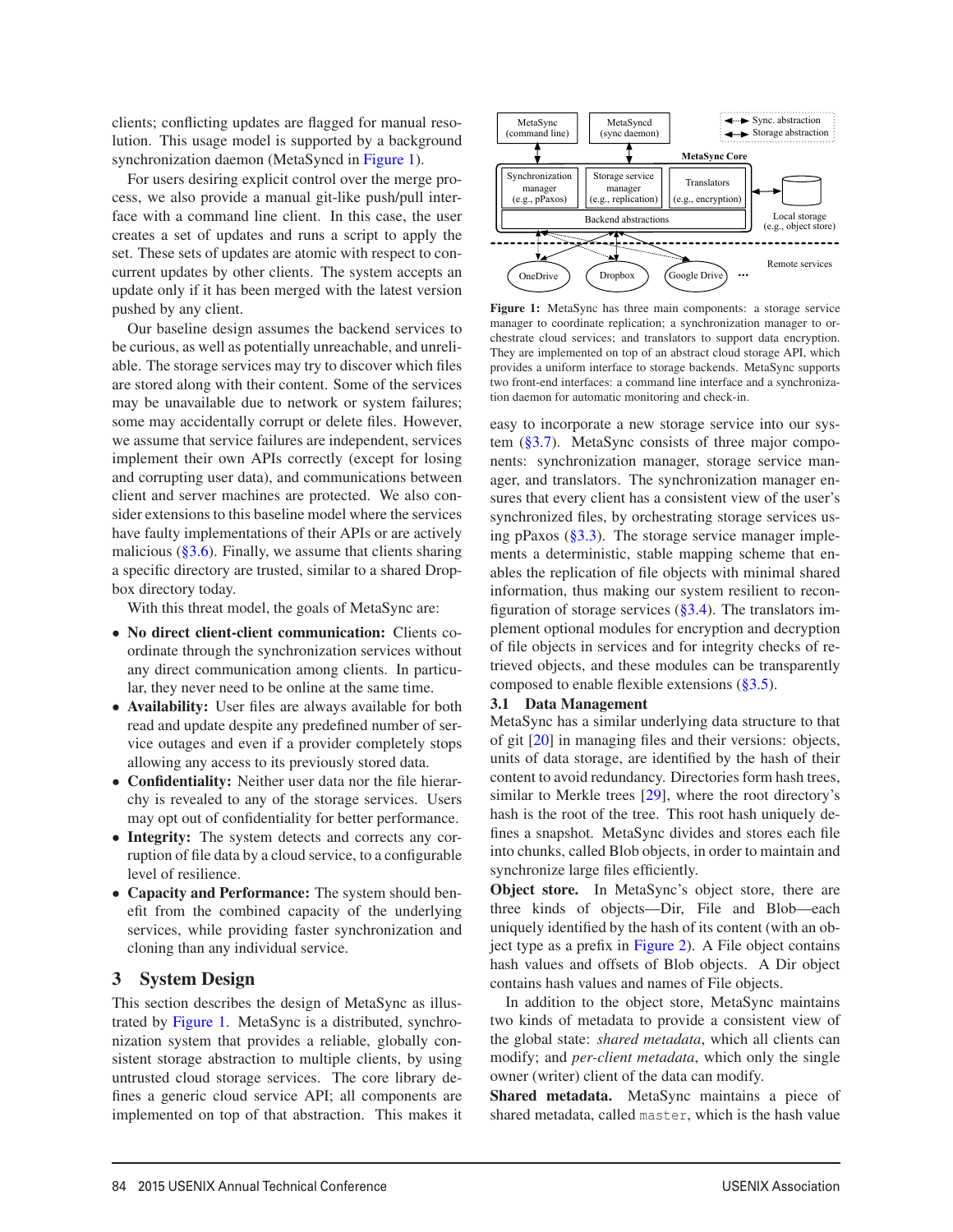

Figure 2: File management in a client's local directory. The object store maintains user files and directories with content-based addressing, in which the name of each object is based on the hash of its content. MetaSync keeps two kinds of metadata: shared, which all clients update; and per-client, for which the owner client is the only writer. The object store and per-client files can be updated without synchronization, while updates to the shared files require coordinated updates of the backend stores; this is done by the synchronization manager  $(\S 3.3)$ .

of the root directory in the most advanced snapshot. It represents a consistent view of the global state; every client needs to synchronize its status against the master. Another shared piece of metadata is the configuration of the backend services including information regarding the list of backends, their capacities, and authenticators. When updating any of the shared metadata, we invoke a synchronization protocol built from the APIs provided by existing cloud storage providers  $(\S 3.3)$ .

Per-client data. MetaSync keeps track of clients' states by maintaining a view of each client's status. The per-client metadata includes the last synchronized value, denoted as prev\_clientID, and the current value representing the client's recent updates, denoted as head clientID. If a client hasn't changed any files since the previous synchronization, the value of prev-clientID is equal to that of head clientID. As this data is updated only by the corresponding client, it does not require any coordinated updates. Each client stores a copy of its perclient metadata into all backends after each update.

#### 3.2 Overview

MetaSync's core library maintains the above data structures and exposes a reliable storage abstraction to applications. The role of the library is to mediate accesses and updates to actual files and metadata, and further interacts with the backend storage services to make file data persistent and reliable. The command line wrapper of the APIs works similarly with version control systems.

Initially, a user sets up a directory to be managed by MetaSync; files and directories under that directory will be synchronized. This is equivalent to creating a repository in typical version control systems. Then, MetaSync creates a metadata directory (.metasync as shown in Figure 2) and starts the synchronization of file data to backend services.

Each managed directory has a name (called namespace) in the system to be used in synchronizing with other clients. Upon initiation, MetaSync creates a folder



Figure 3: Comparison of operations between a proposer and an acceptor in Paxos [25], Disk Paxos [19], and pPaxos. Each acceptor in Paxos makes a local decision to accept or reject a proposal and then replies with the result. Disk Paxos assumes acceptors are passive; clients write proposals into per-client disk blocks at each acceptor. Proposers need to check every per-client block (at every acceptor) to determine if their proposal was accepted, or preempted by another concurrent proposal. With pPaxos, the append-only log allows clients to efficiently check the outcome at the passive acceptor.

with the name in each backend. The folder at the backend storage service stores the configuration information plus a subset of objects  $(\S3.4)$ . A user can have multiple directories with different configurations and composition of backends.

When files in the system are changed, an update happens as follows: (1) the client updates the local objects and head client to point to the current root  $(\S 3.1);$  (2) stores the updated data blocks on the appropriate backend services  $(\S3.4)$ ; and (3) proposes its head client value as the new value for master using pPaxos  $(\S3.3)$ ). The steps (1) and (2) do not require any coordination, as (1) happens locally and (2) proceeds asynchronously. Note that these steps are provided as separate functions to applications, thus each application or user can decide when to run each step; crucially, a client does not have to update global master for every local file write.

#### 3.3 Consistent Update of Global View: pPaxos

The file structure described above allows MetaSync to minimize the use of synchronization operations. Each object in the object store can be independently uploaded as it uses content-based addressing. Each per-client data  $(e.g., head_client_*')$  is also independent since we ensure that only the owning client modifies the file. Thus, synchronization to avoid potential race conditions is necessary only when a client wants to modify shared data (i.e., master and configuration).

pPaxos. In a distributed environment, it is not straightforward to coordinate updates to data that can be modified by multiple clients simultaneously. To create a consistent view, clients must agree on the sequence of updates applied to the shared state, by agreeing on the next update applied at a given point.

Clients do not have communication channels between each other (e.g., they may be offline), so they need to rely on the storage services to achieve this consensus. However, these services do not communicate with each other,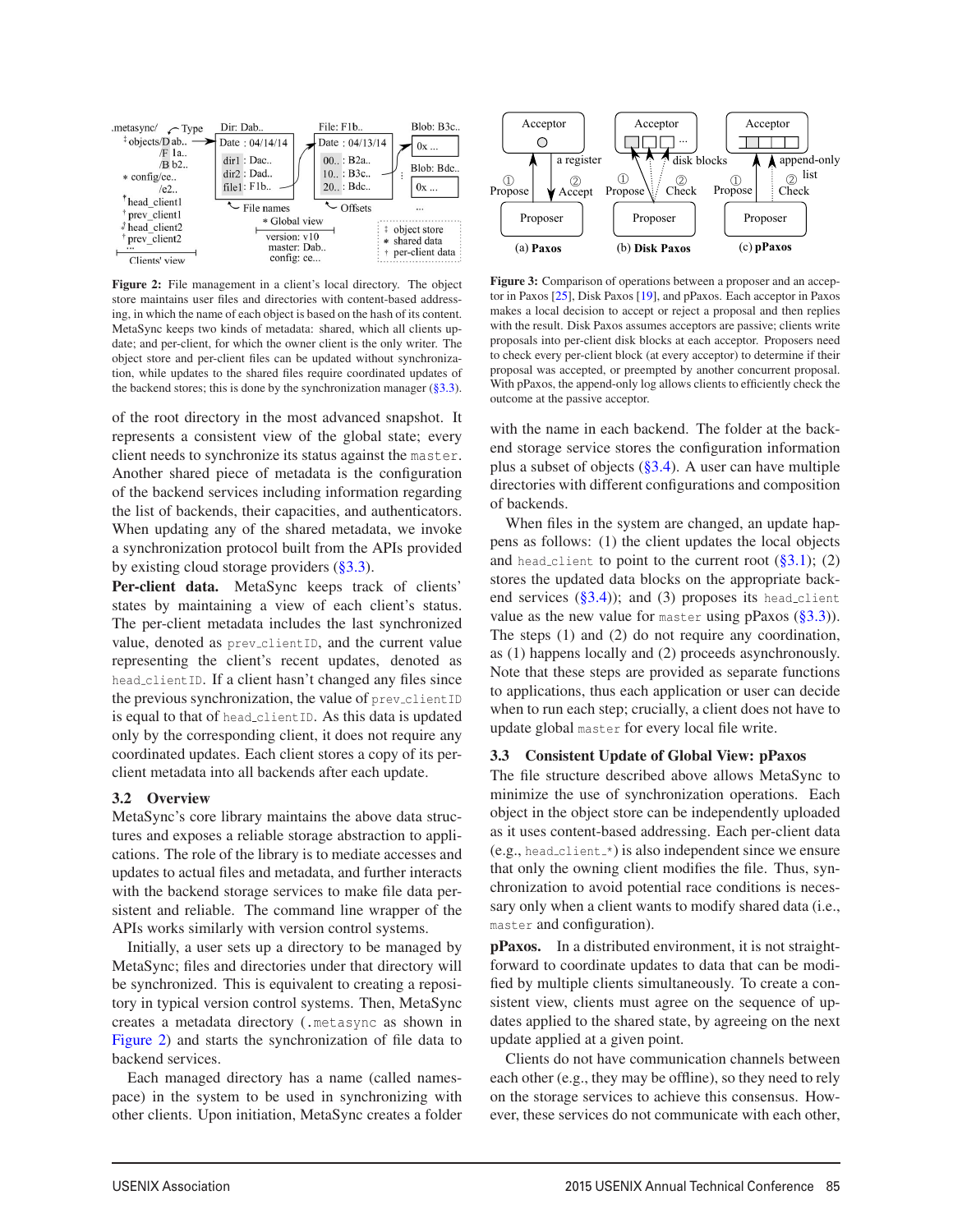nor do they implement consensus primitives. Instead, we devise a variant of Paxos [25], called pPaxos (passive Paxos) that uses the exposed APIs of these services.

We start our overview of pPaxos by relating it to the classic Paxos algorithm (see Figure 3(a)). There, each client works as a proposer and learner; the next state is determined when a majority accepts a given proposal. Acceptors act in concert to prevent inconsistent proposals from being accepted; failing proposals are retried. We cannot assume that the backend services will implement the Paxos acceptor algorithm. Instead, we only require them to provide an *append-only list* that *atomically* appends an incoming message at the end of the list. This abstraction is either readily available or can be layered on top of the interface provided by existing storage service providers (Table 3). With this append-only list abstraction, backend services can act as *passive acceptors*. Clients determine which proposal was "accepted" by examining the log of messages to determine what a normal Paxos acceptor would have done.

Algorithm. With an append-only list, pPaxos becomes a simple adaptation of classic Paxos, where the decision as to what proposal was accepted is performed by proposers. Each client keeps a data structure for each backend service, containing the state it would have if it processed its log as a Paxos acceptor (Figure 4 Lines 1- 4). To propose a value, a client sends a PREPARE to every storage backend with a proposal number (Lines 7-8); this message is appended to the log at every backend. The proposal number must be unique (e.g., client IDs are used to break ties). The client determines the result of the prepare message by fetching and processing the logs at each backend (Lines 25-29). It aborts its proposal if another client inserted a larger proposal number in the log (Line 10). As in Paxos, the client proposes as the new root the value in the highest numbered proposal "accepted" by any backend server (Lines 12-15), or its own new root if none has been accepted. It sends this value in an ACCEPT REQ message to every backend (Lines 18-19) to be appended to its log; the value is committed if no higher numbered PREPARE message intervenes in the log (Lines 20-21, 30-32). When the new root is accepted by a majority, the client can conclude it has committed the new updated value (Line 23). In case it fails, to avoid repeated conflicts the client chooses a random exponential back-off and tries again with an increased proposal number (Lines 33-36).

This setting is similar to the motivation behind Disk Paxos [19]; indeed, pPaxos can be considered as an optimized version of Disk Paxos (Figure 3(b)). Disk Paxos assumes that the storage device provides only a simple block interface. Clients write proposals to their own block on each server, but they must check everyone else's blocks to determine the outcome. Thus, Disk Paxos takes 1: struct Acceptor

- 2: round: promised round number
- 3: accepted: all accepted proposals
- 4: backend: associated backend service

[Proposer]

- 5: procedure PROPOSEROUND(*value*, *round*, *acceptors*) prepare:
- 
- 6: **concurrently**<br>7: **for all**  $a \leftarrow ac$ 7: **for all**  $a \leftarrow acceptors$  **do**<br>8: **SEND(** $\langle PREFPRE, round$
- 8: **SEND(** $\langle$ PREPARE, *round*)  $\rightarrow$  *a.backend*)<br>9. **IIPDATE(***a*)
- $UPDATE(a)$
- 10: if *a*.*round* > *round* then abort
- 11: wait until done by a majority of acceptors
- accept:
- 12: *accepted* ← ∪*a*∈*acceptorsa*.*accepted*
- 13: **if**  $|accepted| > 0$  then<br>14:  $p \leftarrow \arg \max \{p, row\}$
- 14:  $p \leftarrow \arg \max \{ p \text{.} round | p \in accepted \}$ <br>15:  $value \leftarrow p \text{.} value$
- $value \leftarrow p.value$
- 16: *proposal*  $\leftarrow \langle round, value \rangle$ <br>17: **concurrently**
- 17: **concurrently**<br>18: **for all**  $a \leftarrow ac$
- 18: **for all**  $a \leftarrow acceptors$  **do**<br>19: **SEND**((ACCEPT REO, *DI*
- 19: SEND( $\langle$ ACCEPT\_REQ, *proposal* $\rangle \rightarrow a$ *.backend*)<br>20: UPDATE(*a*)
	- $UPDATE(a)$
- 21: **if** *proposal*  $\notin$  *a*.*accepted* **then abort**<br>22: **wait until** done by a majority of acceptor
- wait until done by a majority of acceptors commit:
- 23: return *proposal*
- 
- 24: procedure UPDATE(*acceptor*)
- 25:  $log \leftarrow \text{FETCHNEWLOG}(acceptor.backend)$ <br>26: **for all**  $msg \in log$  **do**
- 26: **for all**  $msg \in log$  **do**<br>27: **switch**  $msg$  **do** 
	- switch *msg* do
- 28: **case**  $\langle PREDARE, round \rangle$ <br>29: *acceptor.round* 29:  $acceptor-round \leftarrow max(root, qacceptor.round)$ <br>30:  $case \left(\text{accept} \text{REO} \text{ } pronosal\right)$ 30: **case**  $\langle$  ACCEPT\_REQ, *proposal* $\rangle$ <br>31: **if** *proposal.round*  $\ge$  *acc* 31: **if** *proposal.round* ≥ *acceptor.round* **then**<br>32. *acceptor accepted append(proposal)* 32: *acceptor*.*accepted*.*append*(*proposal*) 33: procedure ONRESTARTAFTERFAILURE(*round*) 34: INCREASEROUND 35: WAITEXPONENTAILLY 36: PROPOSEROUND(*value*,*round*,*acceptors*) [Passive Acceptor]
- 37: **procedure** ONNEWMESSAGE( $\langle msg, round \rangle$ )<br>38: APPEND( $\langle msg, round \rangle \rightarrow log$ )  $APPEND(\langle msg, round \rangle \rightarrow log)$

Figure 4: pPaxos Algorithm.

time proportional to the product of the number of servers and clients; pPaxos is proportional to number of servers.

pPaxos in action. MetaSync maintains two types of shared metadata: the master hash value and service configuration. Unlike a regular file, the configuration is replicated in all backends (in their object stores). Then, MetaSync can uniquely identify the shared data with a three tuple: (version, master\_hash, config\_hash).

Version is a monotonically increasing number which is uniquely determined for each master\_hash, config hash pair. This tuple is used in pPaxos to describe the status of a client and is stored in head\_client and prev\_client.

The pPaxos algorithm explained above can determine and store the next value of the three tuple. Then, we build the functions listed in Table 1 by using a pPaxos instance per synchronized value. Each client keeps the last value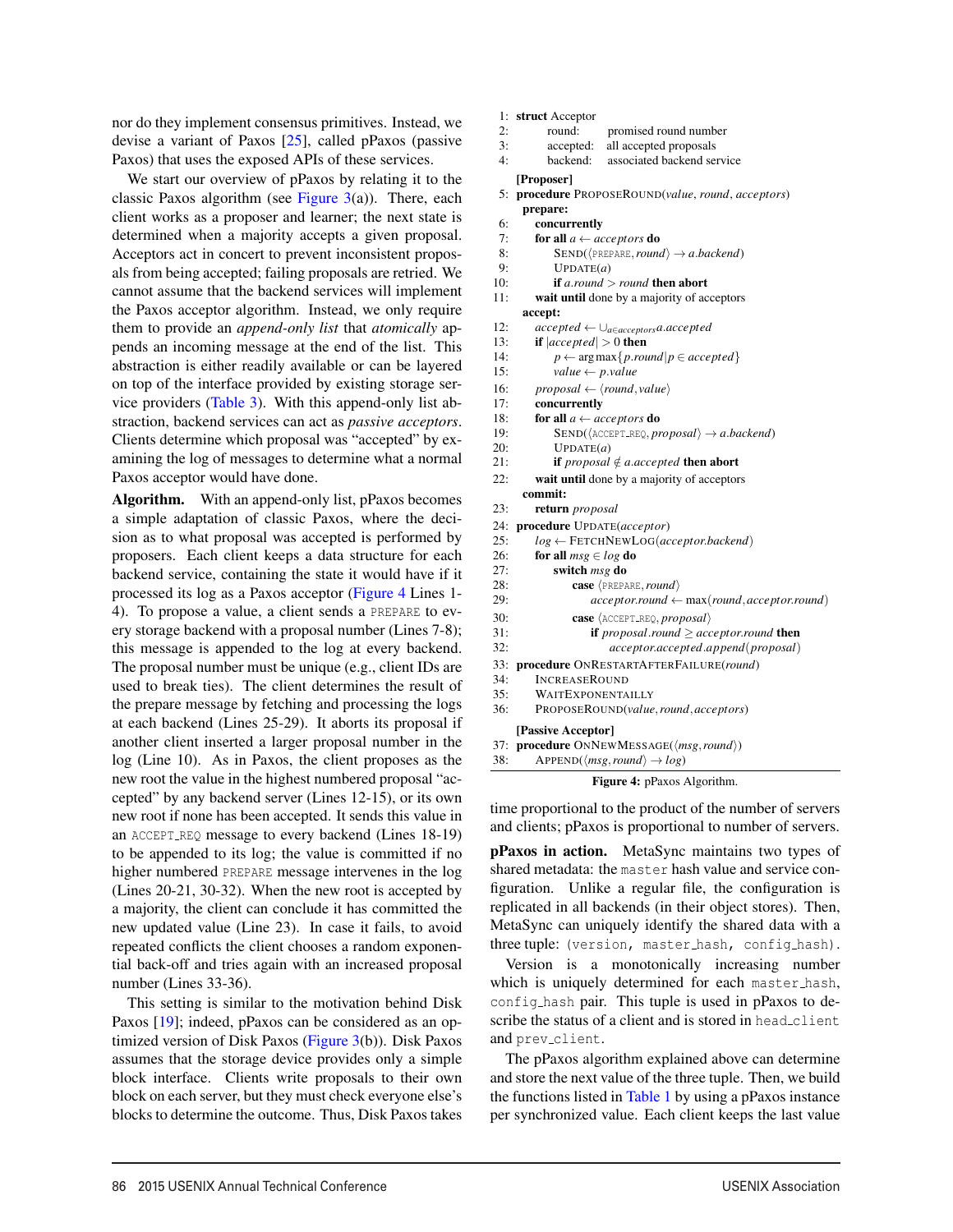| <b>APIs</b>                                  | <b>Description</b>                                                                                                                          |  |  |
|----------------------------------------------|---------------------------------------------------------------------------------------------------------------------------------------------|--|--|
| propose(<br>prev.next)                       | Propose a next value of prev. It returns the<br>accepted next value, which could be next or<br>some other value proposed by another client. |  |  |
| $get\_recent()$                              | Retrieve the most recent value.                                                                                                             |  |  |
| Table 1: Abstractions for consistent update. |                                                                                                                                             |  |  |



Figure 5: An example snapshot of pPaxos status with two clients. Each circle indicates a pPaxos instance. C1 synchronized against v10. It modified some files but the changes have not been synchronized yet (head client1). C2 changed some files and the changes were made into v11, then made changes in configuration and synchronized it (v12). Then, it hasn't made any changes. If C1 tries to propose the next value of v10 later, it fails. It needs to merge with v12 and creates v13 head. In addition, C1 can learn configuration changes when getting v12.

with which it synchronized (prev<sub>-client</sub>). To proposes a new value, the client runs pPaxos to update the previous value with the new value. If another value has already been accepted, it can try to update the new value after merging with it. It can repeat this until it successfully updates the master value with its proposed one. This data structure can be logically viewed as a linked list, where each entry points the next hash value, and the tail of the list is the most up-to-date. Figure 5 illustrates an example snapshot of pPaxos status.

Merging. Merging is required when a client synchronizes its local changes (head) with the current master that is different from what the client previously synchronized (prev). In this case, proposing the current head as the next update to prev returns a different value than the proposed head as other clients have already advanced the master value. The client has to merge its changes with the current master into its head. To do this, MetaSync employs three-way merging as in other version control systems. This allows many conflicts to be automatically resolved. Of course, three-way merging cannot resolve all conflicts, as two clients may change the same parts of a file. In our current implementation, for example, MetaSync generates a new version of the file with .conflict.N extension, which allows for users to resolve the conflict manually.

#### 3.4 Replication: Stable Deterministic Mapping

MetaSync replicates objects (in the object store) redundantly across *R* storage providers (*R* is configurable, typically  $R = 2$ ) to provide high availability even when a service is temporarily inaccessible. This also provides potentially better performance over wide area networks. Since *R* is less than the number of services, it is required to maintain information regarding the mapping of objects to services. In our settings, where the storage services passively participate in the coordination protocol, it is particularly expensive to provide a consistent view of this shared information. Not only that, MetaSync requires a mapping scheme that takes into account storage space limits imposed by each storage service; if handled poorly, lack of storage at a single service can block the entire operation of MetaSync, and typical storage services vary in the (free) space they provide, ranging from 2 GB in Dropbox to 2 TB in Baidu. In addition, the mapping scheme should consider a potential reconfiguration of storage services (e.g., increasing storage capacity); upon changes, the re-balancing of distributed objects should be minimal.

Goals. Instead of maintaining the mapping information of each object, we use a stable, deterministic mapping function that locates each object to a group of services over which it is replicated; each client can calculate the same result independently given the same object. Given a hash of an object (mod *H*), the mapping is: map:  $H \rightarrow \{s : |s| = R, s \subset S\}$ , where *H* is the hash space, *S* is the set of services, and *R* is the number of replicas. The mapping should meet three requirements:

- R1 Support variations in storage size limits across different services and across different users.
- R2 Share minimal information amongst services.
- R3 Minimize realignment of objects upon removal or addition of a service.

To provide a balanced mapping that takes into account of storage variations of each service (R1), we may use a mapping scheme that represents storage capacity as the number of virtual nodes in a consistent hashing algorithm [24, 36]. Since it deterministically locates each object onto an identifier circle in the consistent hashing scheme, MetaSync can minimize information shared among storage providers (R2).

However, using consistent hashing in this way has two problems: an object can be mapped into a single service over multiple vnodes, which reduces availability even though the object is replicated, and a change in service's capacity—changing the number of virtual nodes, so the size of hash space—requires to reshuffle all the objects distributed across service providers (R3). To solve these problems, we introduce a stable, deterministic mapping scheme that maps an object to a unique set of virtual nodes and also minimizes reshuffling upon any changes to virtual nodes (e.g., changes in configurations). This construction is challenging because our scheme should randomly map each service to a virtual node and balance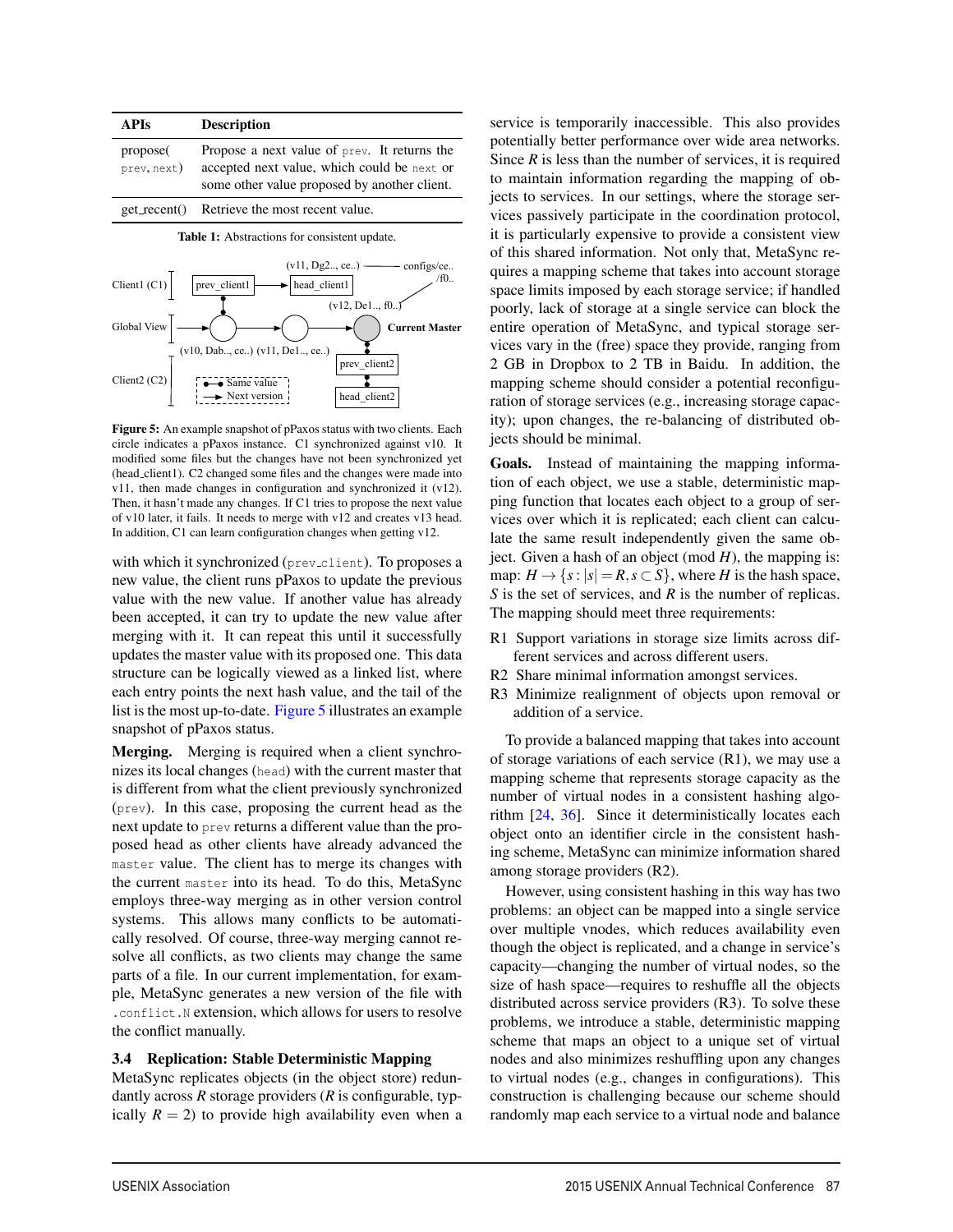| l: | <b>procedure</b> $INT(Services, H)$                                                      |
|----|------------------------------------------------------------------------------------------|
| 2: | $\triangleright$ H: HashSpace size, bigger values produce better mappings                |
| 3: | $N \leftarrow \{(sId, vId) : sId \in Services, 0 \le vId \le Cap(sId)\}\$                |
| 4: | $\triangleright$ Cap: normalized capacity of the service                                 |
| 5: | for all $i < H$ do map[i] = Sorted(N, key = md5(i, sId, vId))                            |
| 6: | return map                                                                               |
| 7: | <b>procedure</b> GETMAPPING( <i>ob</i> ject, $R$ )                                       |
| 8: | $i \leftarrow hash(object) \mod H$                                                       |
| 9: | <b>return</b> Uniq(map[i], $R$ )<br>$\triangleright$ Uniq: the first R distinct services |

Figure 6: The deterministic mapping algorithm.

object distribution, but at the same time, be stable enough to minimize remapping of replicated objects upon any change to the hashing space. The key idea is to achieve the random distribution via hashing, and achieve stability of remapping by sorting these hashed values; for example, an increase of storage capacity will change the order of existing hashed values by at most one.

Algorithm. Our stable deterministic mapping scheme is formally described in Figure 6. For each backend storage provider, it utilizes multiple virtual storage nodes, where the number of virtual nodes per provider is proportional to the storage capacity limit imposed by the provider for a given user. (The concept of virtual nodes is similar to that used in systems such as Dynamo [14].) Then it divides the hash space into *H* partitions. *H* is configurable, but remains fixed even as the service configuration changes. *H* can be arbitrary large but need to be larger than the sum of normalized capacity, with larger values producing better-balanced mappings for heterogeneous storage limits. During initialization, the mapping scheme associates differently ordered lists of virtual nodes with each of the *H* partitions. The ordering of the virtual nodes in the list associated with a partition is determined by hashing the index of the partition, the service ID, and the virtual node ID. Given an object hash *n*, the mapping returns the first *R distinct* services from the list associated with the  $(n \mod H)$ th partition, similar to Rendezvous hashing [37].

The mapping function takes as input the set of storage providers, the capacity settings, value of *H*, and a hash function. Thus, it is necessary to share only these small pieces of information in order to reconstruct this mapping across different clients sharing a set of files. The list of services and the capacity limits are part of the service configuration and shared through the config file. The virtual node list is populated proportionally to service capacity, and the ordering in each list is determined by a uniform hash function. Thus, the resulting mapping of objects onto services should be proportional to service capacity limits with large *H*. Lastly, when *N* nodes are removed from or added to the service list, an object needs to be newly replicated into at most *N* nodes. Example. Figure 7 shows an example of our mapping scheme with four services  $(|S| = 4)$  providing 1GB or  $2GB$  of free spaces–for example,  $A(1)$  means that ser-



Figure 7: An example of deterministic mapping and its reconfigurations. The initial mapping is deterministically generated by Figure 6, given the configuration of four services,  $A(1), B(2), C(2), D(1)$  where the number represents the capacity of each service. (a) and (b) show new mappings after configuration is changed. The grayed mappings indicate the new replication upon reconfiguration, and the dotted rectangle in (b) represents replications that will be garbage collected.

vice A provides 1GB of free space. Given the replication requirement  $(R = 2)$  and the hash space  $(H = 20)$ , we can populate the initial mapping with Init function from Figure 6. Subfigures (a) and (b) illustrate the realignment of objects upon the removal of service B(2) and the inclusion of a new service E(3).

#### 3.5 Translators

MetaSync provides a plugin system, called Translators, for encryption and integrity check. Translators is highly modular so can easily be extended to support a variety of other transformations such as compression. Plugins should implement two interfaces, put and get, which are invoked before storing objects to and after retrieving them from backend services. Plugins are chained, so that when an object is stored, MetaSync invokes a chain of put calls in sequence. Similarly, when an object is retrieved, it goes through the same chain but in reverse.

Encryption translator is currently implemented using a symmetric key encryption (AES-CBC). MetaSync keeps the encryption key locally, but does not store on the backends. When a user clones the directory in another device, the user needs to provide the encryption key. Integrity checker runs hash function over retrieved object and compares the digest against the file name. If it does not match, it drops the object and downloads the object by using other backends from the mapping. It needs to run only in the get chain.

#### 3.6 Fault Tolerance

To operate on top of multiple storage services that are often unreliable (they are free!), faulty (they scan and tamper with your files), and insecure (some are outside of your country), MetaSync should tolerate faults.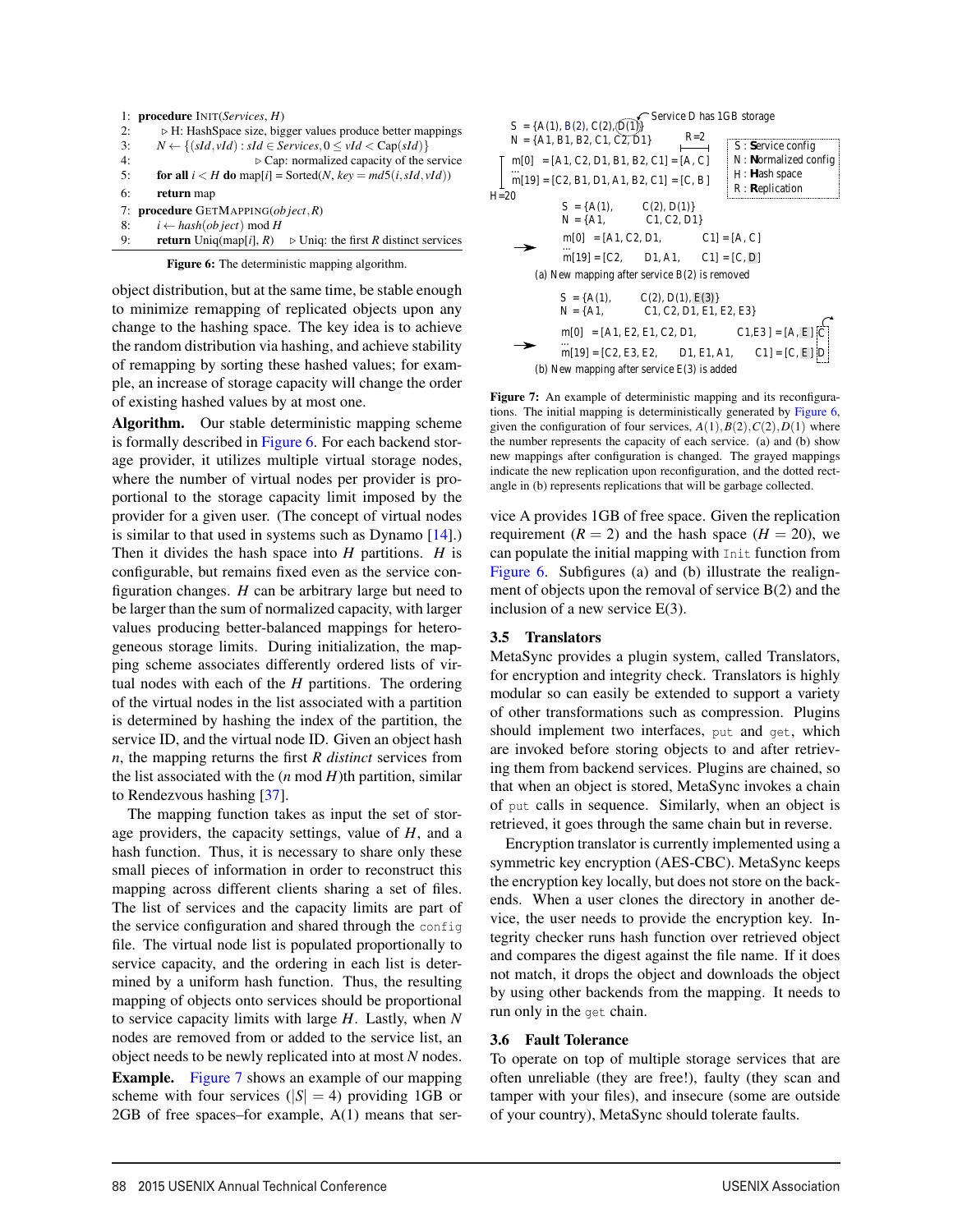Data model. By replicating each object into multiple backends (*R* in §3.4), MetaSync can tolerate loss of file or directory objects, and tolerate temporal unavailability or failures of *R*−1 concurrent services.

File integrity. Similarly with other version control systems [20], the hash tree ensures each object's hash value is valid from the root (master, head). Then, each object's integrity can be verified by calculating the hash of the content and comparing with the name when it is retrieved from the backend service. The value of master can be signed to protect against tampering. When MetaSync finds an altered object file, it can retrieve the data from another replicated service through the deterministic mapping.

Consistency control. MetaSync runs pPaxos for serializing updates to the shared value for config and master. The underlying pPaxos protocol requires  $2f + 1$ acceptors to ensure correctness if *f* acceptors may fail under the fail-stop model.

Byzantine Fault Tolerant pPaxos. pPaxos can be easily extended to make it resilient to other forms of service failures, e.g., faulty implementations of the storage service APIs and even actively malicious storage services. Note that even with Byzantine failures, each object is protected in the same way through replication and integrity checks. However, updates of global view need to be handled more carefully. We assume that clients are trusted and work correctly, but backend services may have Byzantine behavior. When sending messages for proposing values, a client needs to sign it. This ensures that malicious backends cannot create arbitrary log entries. Instead, the only possible malicious behavior is to break consistency by omitting log entries and reordering them when clients fetch them; a backend server may send any subset of the log entries in any order. Under this setting, pPaxos works similarly with the original algorithm, but it needs  $3f + 1$  acceptors when *f* may concurrently fail. Then, for each prepare or accept, a proposing client needs to wait until  $2f + 1$  acceptors have prepared or accepted, instead of  $f + 1$ . It is easy to verify the correctness of this scheme. When a proposal gets  $2f + 1$  accepted replies, even if *f* of the acceptors are Byzantine, the remaining  $f + 1$  acceptors will not accept a competing proposal. As a consequence, competing proposals will receive at most  $2f$  acceptances and will fail to commit. Note that each file object is still replicated at only  $f + 1$  replicas, as data corruption can be detected and corrected as long as there is a single non-Byzantine service. As a consequence, the only additional overhead of making the system tolerate Byzantine failures is to require a larger quorum  $(2f + 1)$  and a larger number of storage services  $(2f + 1)$  for implementing the synchronization operation associated with updating master.

| <b>APIs</b>                      | <b>Description</b>                                      |  |  |  |  |  |
|----------------------------------|---------------------------------------------------------|--|--|--|--|--|
| (a) Storage abstraction          |                                                         |  |  |  |  |  |
| get(path)                        | Retrieve a file at path                                 |  |  |  |  |  |
| put(path, data)                  | Store data at path                                      |  |  |  |  |  |
| delete(path)                     | Delete a file at path                                   |  |  |  |  |  |
| list(path)                       | List all files under path directory                     |  |  |  |  |  |
| poll(path)                       | Check if path was changed                               |  |  |  |  |  |
| (b) Synchronization abstraction  |                                                         |  |  |  |  |  |
| append(path, msg)<br>fetch(path) | Append msq to the list at path<br>Fetch a log from path |  |  |  |  |  |

Table 2: Abstractions for backend storage services.

#### 3.7 Backend abstractions

Storage abstraction. Any storage service having an interface to allow clients to read and write files can be used as a storage backend of MetaSync. More specifically, it needs to provide the basis for the the functions listed in Table 2(a). Many storage services provide a developer toolkit to build a customized client accessing user files  $[16, 21]$ ; we use these APIs to build MetaSync. Not only cloud services provide these APIs, it is also straightforward to build these functions on user's private servers through SSH or FTP. MetaSync currently supports backends with the following services: Dropbox, GoogleDrive, OneDrive, Box.net, Baidu, and local disk.

Synchronization abstraction. To build the primitive for synchronization, an append-only log, MetaSync can use any services that provide functions listed in Table 2(b). How to utilize the underlying APIs to build the append-only log varies across services. We summarize how MetaSync builds it for each provider in Table 3.

#### 3.8 Other Issues

Sharing. MetaSync allows users to share a folder and work on the folder. While not many backend services have APIs for sharing functions—only Google Drive and Box have it among services that we used—others can be implemented through browser emulation. Once sharing invitation is sent and accepted, synchronization works the same way as in the one-user case. If files are encrypted, we assume that all collaborators share the encryption key.

Collapsing directory. All storage services manage individual files for uploading and downloading. As we see later in Table 4, throughput for uploading and downloading small files are much lower than those for larger files. As an optimization, we collapse all files in a directory into a single object when the total size is small enough.

# 4 Implementation

We have implemented a prototype of MetaSync in Python, and the total lines of code is about 7.5K. The current prototype supports five backend services including Box, Baidu, Dropbox, Google Drive and OneDrive,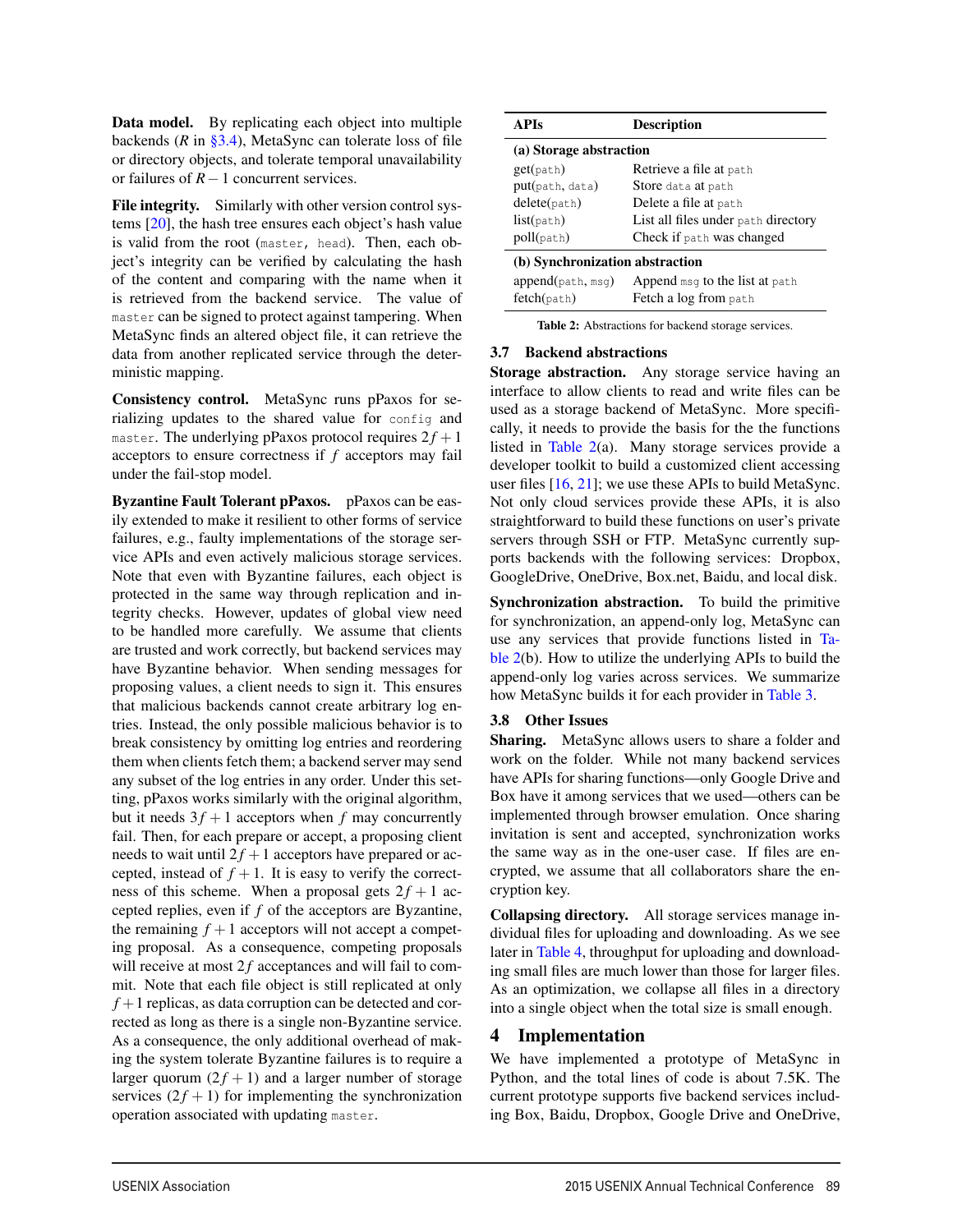and works on all major OSes including Linux, Mac and Windows. MetaSync provides two front-end interfaces for users, a command line interface similar to git and a synchronization daemon similar to Dropbox.

Abstractions. Storage services provide APIs equivalent to MetaSync's get() and put() operations defined in Table 2. Since each service varies in its support for the other operations, we summarize the implementation details of each service provider in Table 3. For implementing synchronization abstractions, append() and fetch(), we utilized the *commenting* features in Box, Google and OneDrive, and *versioning* features in Dropbox. If a service does not provide any efficient ways to support synchronization APIs, MetaSync falls back to the default implementation of those APIs that are built on top of their storage APIs, described for Baidu in Table 3. Note that for some services, there are multiple ways to implement the synchronization abstractions. In that case, we chose to use mechanisms with better performance.

Front-ends. The MetaSync daemon monitors file changes by using inotify in Linux, FSEvents and kQueue in Mac and ReadDirectoryChangesW in Windows, all abstracted by the Python library watchdog. Upon notification, it automatically uploads detected changes into backend services. It batches consecutive changes by waiting 3 more seconds after notification so that all modified files are checked in as a single commit to reduce synchronization overhead. It also polls to find changes uploaded from other clients; if so, it merges them into the local drive. The command line interface allows users to manually manage and synchronize files. The usage of MetaSync commands is similar to that of version control systems (e.g., metasync init, clone, checkin, push).

#### 5 Evaluation

This section answers the following questions:

- What are the performance characteristics of pPaxos? • How quickly does MetaSync reconfigure mappings as services are added or removed?
- What is the end-to-end performance of MetaSync?

Each evaluation is done on Linux servers connected to campus network except for synchronization performance in §5.3. Since most services do not have native clients for Linux, we compared synchronization time for native clients and MetaSync on Windows desktops.

Before evaluating MetaSync, we measured the performance variance of services in Table 4 via their APIs. One important observation is that all services are slow in handling small files. This provides MetaSync the opportunity to outperform them by combining small objects.

#### 5.1 pPaxos performance

We measure how quickly pPaxos reaches consensus as we vary the number of concurrent proposers. The re-



Figure 8: Latency (sec) to run a single pPaxos round with combinations of backend services and competing proposers: when using 5 different storage providers as backend nodes (all), the common path of pPaxos at a single proposer takes 3.2 sec, and the slow path with 5 competing proposers takes 7.4 sec in median. Each measurement is done 5 times, and it shows the average latency.



Figure 9: Comparison of latency (sec) to run a single round for Disk Paxos and pPaxos with varying number of clients when only one client proposes a value. Each line represents different backend setting; G,D,O: Google, Dropbox, and Onedrive. While pPaxos is not affected by the number of clients, Disk Paxos latency increases with it. Each measurement is done 5 times, and it shows the average latency.

sults of the experiment with 1-5 proposers over 5 storage providers are shown in Figure 8. A single run of pPaxos took about 3.2 sec on average under a single writer model to verify acceptance of the proposal when using all 5 storage providers. This requires at least four round trips: PREPARE (Send, FetchNewLog) and ACCEPT REQ (Send, FetchNewLog) (Figure 4) (there could be multiple rounds in FetchNewLog depending on the implementation for each service). It took about 7.4 sec with 5 competing proposers. One important thing to emphasize is that, even with a slow connection to Baidu, pPaxos can quickly be completed with a single winner of that round. Also note that when compared to a single storage provider, the latency doesn't degrade with the increasing number of storage providers—it is slower than using a certain backend service (Google), but it is similar to the median case as the latency depends on the proposer getting responses from the majority.

Next, we compare the latency of a single round for pPaxos with that for Disk Paxos [19]. We build Disk Paxos with APIs by assigning a file as a block for each client. Figure 9 shows the results with varying number of clients when only one client proposes a value. As we explain in §3.3, Disk Paxos gets linearly slower with increasing number of clients even when all other clients are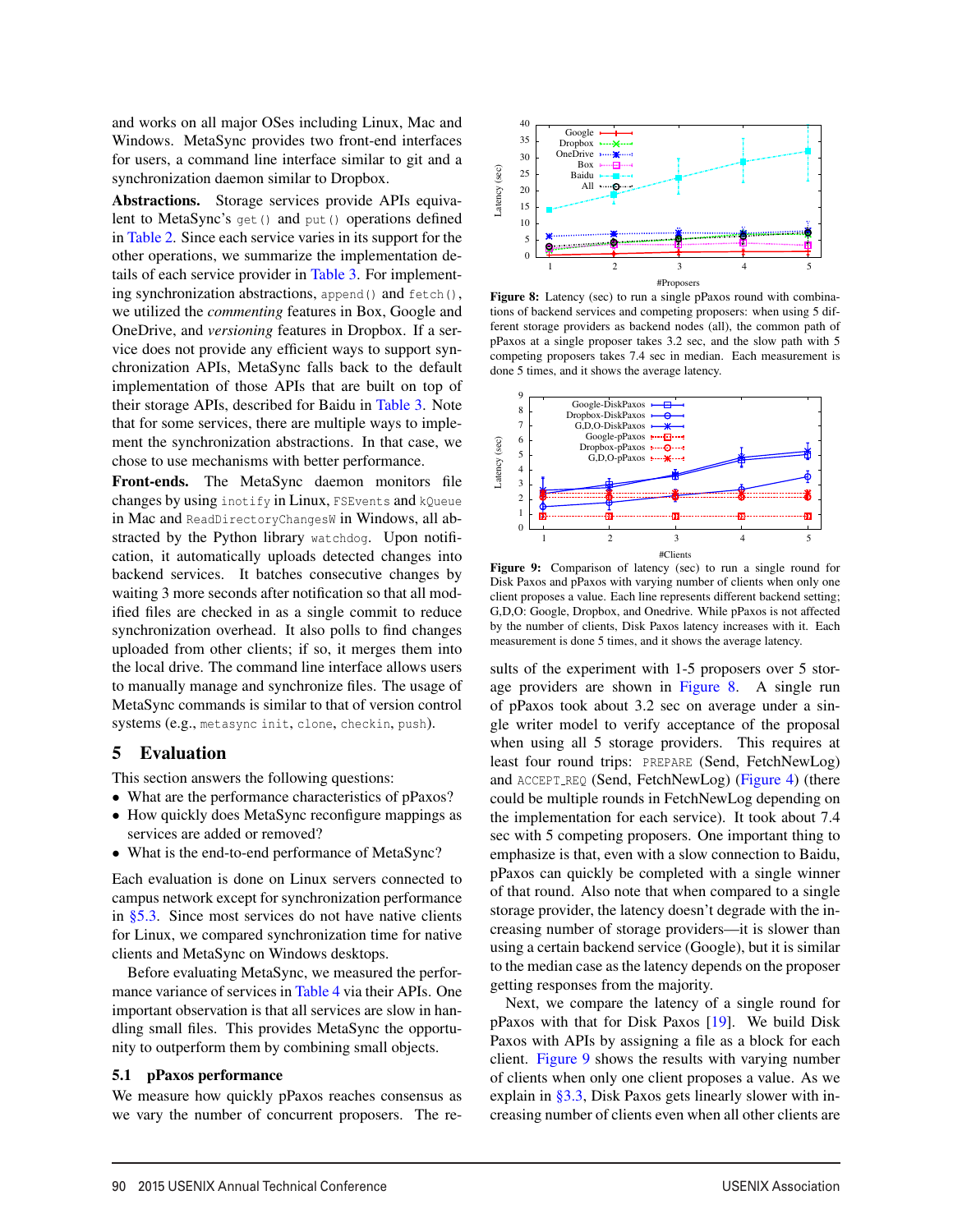| <b>Service</b>            | <b>Synchronization API</b>                                                                                                                                                                                                                                         | <b>Storage API</b>                                                                                                                |                                                                                                                            |
|---------------------------|--------------------------------------------------------------------------------------------------------------------------------------------------------------------------------------------------------------------------------------------------------------------|-----------------------------------------------------------------------------------------------------------------------------------|----------------------------------------------------------------------------------------------------------------------------|
|                           | append(path, msg)                                                                                                                                                                                                                                                  | fetch (path)                                                                                                                      | poll (path)                                                                                                                |
| Box<br>Google<br>OneDrive | Create an empty path file and add msq as <i>comments</i><br>to the path file.                                                                                                                                                                                      | Download the entire comments<br>attached on the path file.                                                                        | Use events API, allowing long polling.<br>(Google, OneDrive: periodically list)<br>pPaxos directory to see if any changes) |
| Baidu                     | Create a path directory, and consider each file as a<br>log entry containing msq. For each entry, we cre-<br>ate a file with an increasing sequence number as its<br>name. If the number is already taken, we will get<br>an exception and try with a next number. | List the path directory, and down-<br>load new log entries since last<br>fetch (all files with subsequent se-<br>quence numbers). | Use diff API to monitor if there is any<br>change over the user's drive.                                                   |
| <b>Dropbox</b>            | Create a path file, and overwrite the file with a new<br>log entry containing msq, relying on Dropbox's ver-<br>sioning.                                                                                                                                           | Request a list of versions of the<br>path file.                                                                                   | Use longpoll_delta, a blocked call, that<br>returns if there is a change under path.                                       |
| $Disk^{\dagger}$          | Create a path file, and append $msq$ at the end of the<br>file.                                                                                                                                                                                                    | Read the new entries from the<br>path file.                                                                                       | Emulate long polling with a condition<br>variable.                                                                         |

Table 3: Implementation details of synchronization and storage APIs for each service. Note that implementations of other storage APIs (e.g., put()) can be directly built with APIs provided by services, with minor changes (e.g., supporting namespace). Disk $\dagger$  is implemented for testing.

| <b>Services</b> | 1 KB    |                              | 1 MB        |                          | <b>10 MB</b> |                          | <b>100 MB</b> |           |
|-----------------|---------|------------------------------|-------------|--------------------------|--------------|--------------------------|---------------|-----------|
|                 | U.S.    | China                        | U.S.        | China                    | U.S.         | China                    | U.S.          | China     |
| Baidu           | 0.7/0.8 | 1.8/2.6                      | 0.21/0.22   | 0.12/1.48                | 0.22/0.94    | 0.13/2.64                | 0.24/1.07     | 0.13/3.38 |
| <b>Box</b>      | 1.4/0.6 | 0.8/0.2                      | 0.73/0.44   | 0.11/0.12                | 4.79/3.38    | 0.13/0.68                | 17.37 / 15.77 | 0.13/1.08 |
| <b>Dropbox</b>  | 1.2/1.3 | 0.5/0.5                      | 0.59/0.69   | 0.10 / 0.20              | 2.50/3.48    | 0.09/0.41                | 3.86/14.81    | 0.13/0.68 |
| Google          | 1.4/0.8 | $\qquad \qquad \blacksquare$ | 1.00 / 0.77 | $\overline{\phantom{a}}$ | 5.80/5.50    | $\overline{\phantom{0}}$ | 9.43 / 26.90  |           |
| <b>OneDrive</b> | 0.8/0.5 | 0.3/0.1                      | 0.45/0.34   | 0.01 / 0.05              | 3.13/2.08    | 0.11/0.12                | 7.89/6.33     | 0.11/0.44 |
|                 | KB/s    |                              | MB/s        |                          | MB/s         |                          | MB/s          |           |

Table 4: Upload and download bandwidths of four different file sizes on each service from U.S. and China. This preliminary experiment explains three design constrains of MetaSync. First, all services are extremely slow in handling small files, 7k/34k times slower in uploading/downloading 1 KB files than 100 MB on Google storage service. Second, the bandwidth of each service approaches its limit at 100 MB. Third, performance varies with locations, 30/22 times faster in uploading/downloading 100 MB when using Dropbox in U.S. compared to China.

inactive, since it must read the current state of all clients.

#### 5.2 Deterministic mapping

We then evaluate how fairly our deterministic mapping distributes objects into storage services with different capacity, in three replication settings  $(R = 1, 2)$ . We test our scheme by synchronizing source tree of Linux kernel 3.10.38, consisting of a large number of small files (464 MB), to five storage services, as detailed in Table 5. We use  $H = (5 \times \text{sum of normalized space}) = 10,410$  for this testing. In  $R = 1$ , where we upload each object once, MetaSync locates objects in balance to all services—it uses 0.02% of each service's capacity consistently. However, since Baidu provides 2TB (98% of MetaSync's capacity in this configuration), most of the objects will be allocated into Baidu. This situation improves for  $R = 2$ , since objects will be placed into other services beyond Baidu. Baidu gets only 6.2 MB of more storage when increasing  $R = 1 \rightarrow 2$ , and our mapping scheme preserves the balance for the rest of services (using 1.3%).

The entire mapping plan is deterministically derived from the shared config. The size of information to be shared is small (less than 50B for the above example), and the size of the populated mapping is about 3MB.

| Reconfiguration          | #Objects<br><b>Added / Removed</b> | Time (sec)<br><b>Replication / GC</b> |  |  |  |
|--------------------------|------------------------------------|---------------------------------------|--|--|--|
| $S=4, R=2 \rightarrow 3$ | 101/0                              | 33.7/0.0                              |  |  |  |
| $S=4\rightarrow 3, R=2$  | 54/54                              | 19.6/40.6                             |  |  |  |
| $S=3\rightarrow 4, R=2$  | 54/54                              | 29.8/14.7                             |  |  |  |

Table 6: Time to relocate 193 MB amount of objects (photo-sharing workloads in Table 7) on increasing the replication ratio, removing an existing service, and adding one more service. MetaSync quickly rebalances its mapping (and replication) based on its new config. We used four services, Dropbox, Box, GoogleDrive, and OneDrive  $(S = 4)$ for experimenting with the replication, including  $(S = 3 \rightarrow 4)$  and excluding OneDrive ( $S = 4 \rightarrow 3$ ) for re-configuring storage services.

The relocation scheme is resilient to changes as well, meaning that redistribution of objects is minimal. As in Table 6, when we increased the configured replication by one  $(R = 2 \rightarrow 3)$  with 4 services, MetaSync replicated 193 MB of objects in about half a minute. When we removed a service from the configuration, MetaSync redistributed 96.5 MB of objects in about 20 sec. After adding and removing a storage backend, MetaSync needs to delete redundant objects from the previous configuration, which took 40.6/14.7 sec for removing/adding OneDrive in our experiment. However, the garbage collection will be asynchronously initiated during idle time.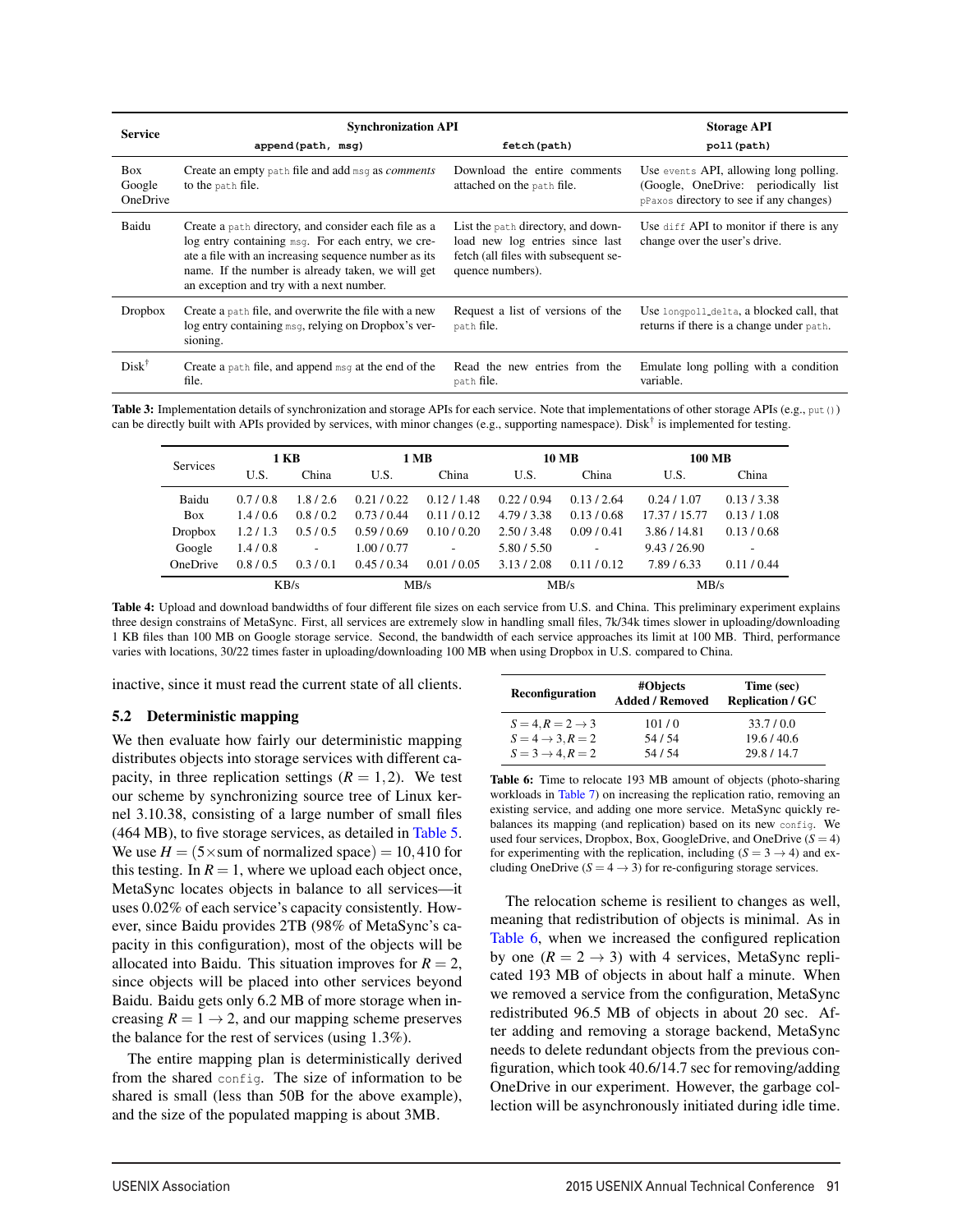| Repl. | <b>Dropbox</b>              | Google                       | Box                | <b>OneDrive</b>             | <b>Baidu</b>        | Total               |
|-------|-----------------------------|------------------------------|--------------------|-----------------------------|---------------------|---------------------|
|       | $(2 \text{ GB})$            | $(15$ GB)                    | $(10 \text{ GB})$  | $(7$ GB)                    | $(2048 \text{ GB})$ | $(2082 \text{ GB})$ |
| $R=1$ | 77 (0.09%)                  | 660 (0.75%)                  | 475 (0.54%)        | $179(0.20\%)$               | 86,739 (98.42%)     | 88,130 (100%)       |
|       | $0.34 \text{ MB } (0.02\%)$ | $2.87 \text{ MB } (0.02\%)$  | 2.53 MB $(0.02\%)$ | $0.61 \text{ MB } (0.01\%)$ | 463.8 MB $(0.02\%)$ | 470.1 MB $(0.02\%)$ |
| $R=2$ | $5,297(3.01\%)$             | 39,159 (22.22%)              | 25,332 (14.37%)    | 18,371 (10.42%)             | 88,101 (49.98%)     | 176,260 (100%)      |
|       | 27.4 MB (1.34%)             | $206.4 \text{ MB } (1.34\%)$ | 138.2 MB (1.35%)   | 98.3 MB (1.37%)             | 470.0 MB $(0.02\%)$ | 940.3 MB $(0.04\%)$ |

Table 5: Replication results by our deterministic mapping scheme (§3.4) for Linux kernel 3.10.38 (Table 7) on 5 different services with various storage space, given for free. We synchronized total 470 MB of files, consisting of 88k objects, and replicated them across all storage backends. Note that for this mapping test, we turned off the optimization of collapsing directories. Our deterministic mapping distributed objects in balance: for example, in  $R = 2$ , Dropbox, Google, Box and OneDrive used consistently 1.35% of their space, even with 2-15 GB of capacity variation. Also,  $R = 1$  approaches to the perfect balance, using 0.02% of storage space in all services.

#### 5.3 End-to-end performance

We selected three workloads to demonstrate performance characteristics. First, Linux kernel source tree (2.6.1) represents the most challenging workload for all storage services due to its large volume of files and directory (920 directories and 15k files, total 166 MB). Second, MetaSync's paper represents a causal use of synchronization service for users (3 directories and 70 files, total 1.6 MB). Third, sharing photos is for maximizing the throughput of each storage service with bigger files (50 files, total 193 MB).

Table 7 summarizes our results for end-to-end performance for all workloads, comparing MetaSync with the native clients provided by each service. Each workload was copied into one client's directory before synchronization is started. The synchronization time was measured as the length of interval between when one desktop starts to upload files and the creation time of the last file synced on the other desktop. We also measured the synchronization time for all workloads by using MetaSync with different settings. MetaSync outperforms any individual service for all workloads. Especially for Linux kernel source, it took only 12 minutes when using 4 services (excluding Baidu located outside of the country) compared to more than 2 hrs with native clients. This improvement is possible due to using concurrent connections to multiple backends, and optimizations like collapsing directories. Although these native clients may not be optimized for the highest possible throughput, considering that they may run as a background service, it would be beneficial for users to have a faster option. It is also worth noting that replication helps sync time, especially when there is a slower service, as shown in the case with  $S = 5, R = 1, 2$ ; a downloading client can use faster services while an uploading client can upload a copy in the background.

Clone. Storage services often limit their download throughput: for example, MetaSync can download at 5.1 MB/s with Dropbox as a backend, and at 3.4 MB/s with Google Drive, shown in Figure 10. Note that downloading is done already by using concurrent connections even to the same service. By using multiple storage ser-



Figure 10: Time to clone 193 MB photos. When using individual services as a backend (Dropbox, Google, and OneDrive), MetaSync took 40-70 sec to clone, but improved the performance, 25-30 sec (30%) by leveraging the distributions of objects across multiple services.

vices, MetaSync can fully exploit the bandwidth of local connection of users, not limited by the allowed throughput of each service. For example, MetaSync with both services and R=2 took 25.5 sec for downloading 193 MB data, which is at 7.6 MB/s.

# 6 Related Work

A major line of related work, starting with Farsite [2] and SUNDR [26] but carrying through SPORC [17], Frientegrity  $[18]$ , and Depot  $[27]$ , is how to provide tamper resistance and privacy on untrusted storage server nodes. These systems assume the ability to specify the clientserver protocol, and therefore cannot run on unmodified cloud storage services. A further issue is equivocation; servers may tell some users that updates have been made, and not others. Several of these systems detect and resolve equivocations after the fact, resulting in a weaker consistency model than MetaSync's linearizable updates. A MetaSync user knows that when a push completes, that set of updates is visible to all other users and no conflicting updates will be later accepted. Like Farsite, we rely on a stronger assumption about storage system behavior—that failures across multiple storage providers are independent, and this allows us to provide a simpler and more familiar model to applications and users.

Likewise, several systems have explored composing a storage layer on top of existing storage systems. Syndicate [32] is designed as an API for applications; thus, they delegate design choices such as how to manage files and replicate to application policy. SCFS [5] imple-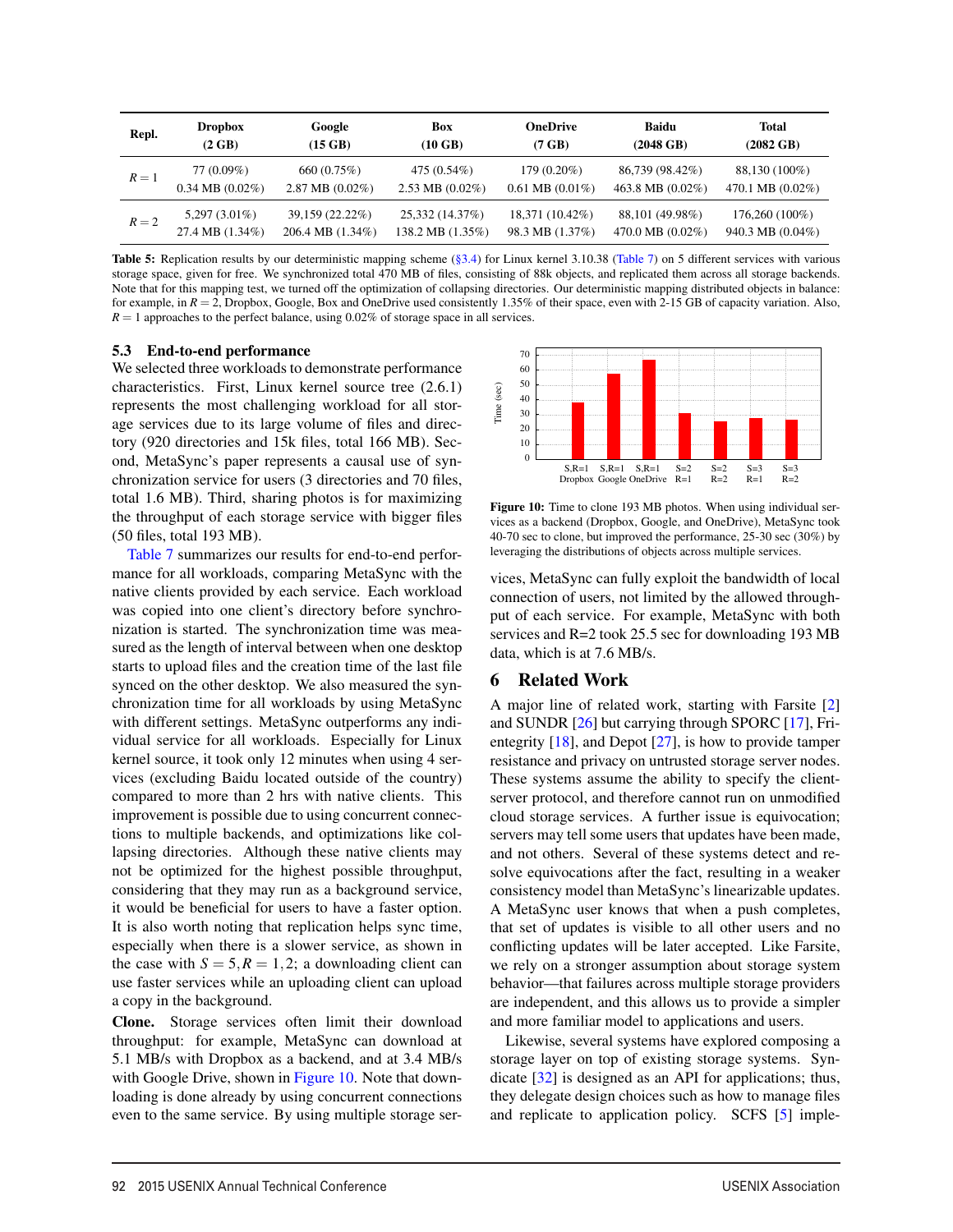| Workload            | <b>Dropbox</b> | Google   | Box      | <b>OneDrive</b> | <b>Baidu</b> | <b>MetaSync</b> |                                                             |         |           |
|---------------------|----------------|----------|----------|-----------------|--------------|-----------------|-------------------------------------------------------------|---------|-----------|
|                     |                |          |          |                 |              |                 | $S = 5, R = 1$ $S = 5, R = 2$ $S = 4, R = 1$ $S = 4, R = 2$ |         |           |
| Linux kernel source | $2h$ 45 $m$    | $>$ 3hrs | $>$ 3hrs | $2h$ 03 $m$     | $>$ 3hrs     | 1h 8m           | 13m 51s                                                     | 18m 57s | $12m$ 18s |
| MetaSync paper      | 48             | 42       | 148      | 54              | 143          | 55              | 50                                                          | 27      | 26        |
| Photo sharing       | 415            | 143      | 536      | 1131            | 1837         | 1185            | 180                                                         | 137     | 112       |

Table 7: Synchronization performance of 5 native clients provided by each storage service, and with four different settings of MetaSync. For  $S = 5, R = 1$ , using all of 5 services without replication, MetaSync provides comparable performance to native clients–median speed for MetaSync paper and photo sharing, but outperforming for Linux kernel workloads. However, for *S* = 5,*R* = 2 where replicating objects twice, MetaSync outperform >10 times faster than Dropbox in Linux kernel and 2.3 times faster in photo sharing; we can finish the synchronization right after uploading a single replication set (but complete copy) and the rest will be scheduled in background. To understand how slow straggler (Baidu) affects the performance  $(R = 1)$ , we also measured synchronization time on  $S = 4$  without Baidu, where MetaSync vastly outperforms all services.

ments a sharable cloud-backed file system with multiple cloud storage services. Unlike MetaSync, Syndicate and SCFS assume separate services for maintaining metadata and consistency. RACS [1] uses RAID-like redundant striping with erasure coding across multiple cloud storage providers. Erasure coding can also be applied to MetaSync and is part of our future work. SpanStore [39] optimizes storage and computation placement across a set of paid data centers with differing charging models and differing application performance. As they are targeting general-purpose infrastructure like EC2, they assume the ability to run code on the server. BoxLeech [22] argues that aggregating cloud services might abuse them especially given a user may create many free accounts even from one provider, and demonstrates it with a file sharing application. GitTorrent [3] implements a decentralized GitHub hosted on BitTorrent. It uses BitCoin's blockchain as a method of distributed consensus.

Perhaps closest to our intent is DepSky [4]; it proposes a cloud of clouds for secure, byzantine-resilient storage, and it does not require code execution on the servers. However, they assume a more restricted use case. Their basic algorithm assumes at most one concurrent writer. When writers are at the same local network, concurrent writes are coordinated by an external synchronization service like ZooKeeper. Otherwise, it has a possible extension that can support multiple concurrent updates without an external service, but it requires clock synchronization between clients. MetaSync makes no clock assumptions about clients, it is designed to be efficient in the common case where multiple clients are making simultaneous updates, and it is non-blocking in the presence of either client or server failures. DepSky also only provides strong consistency for individual data objects, while MetaSync provides strong consistency across all files in a repository.

Our implementation integrates and builds on the ideas in many earlier systems. Obviously, we are indebted to earlier work on Paxos [25] and Disk Paxos [19]; we earlier provided a detailed evaluation of these different approaches. We maintain file objects in a manner similar to a distributed version control system like git [20]; the Ori file system [28] takes a similar approach. However, MetaSync can combine or split each file object for more efficient storage and retrieval. Content-based addressing has been used in many file systems [8, 11, 26, 28, 35]. MetaSync uses content-based addressing for a unique purpose, allowing us to asynchronously uploading or downloading objects to backend services. While algorithms for distributing or replicating objects have also been proposed and explored by past systems [10, 33, 34], the replication system in MetaSync is designed to minimize the cost of reconfiguration to add or subtract a storage service and also to respect the diverse space restrictions of multiple backends.

# 7 Conclusion

MetaSync provides a secure, reliable, and performant file synchronization service on top of popular cloud storage providers. By combining multiple existing services, it enables a highly available service during the outage or even shutdown of a service provider. To achieve a consistent update among cloud services, we devised a clientbased Paxos, called pPaxos, that can be implemented without modifying any existing APIs. To minimize the redistribution of replicated files upon a reconfiguration of services, we developed a deterministic, stable replication scheme that requires minimal amount of shared information among services (e.g., configuration). MetaSync supports five commercial storage backends (in current open source version), and outperforms the fastest individual service in synchronization and cloning, by 1.2-  $10\times$  on our benchmarks. MetaSync is publicly available for download and use (http://uwnetworkslab. github.io/metasync/).

# Acknowledgments

We gratefully acknowledge our shepherd Feng Qin and the anonymous reviewers. This work was supported by the National Science Foundation (CNS-0963754, 1318396, and 1420703) and Google. This material is based on research sponsored by DARPA under agreement number FA8750-12-2-0107. The U.S. Government is authorized to reproduce and distribute reprints for Governmental purposes notwithstanding any copyright notation thereon. Taesoo Kim was partly supported by MSIP/IITP [B0101-15-0644].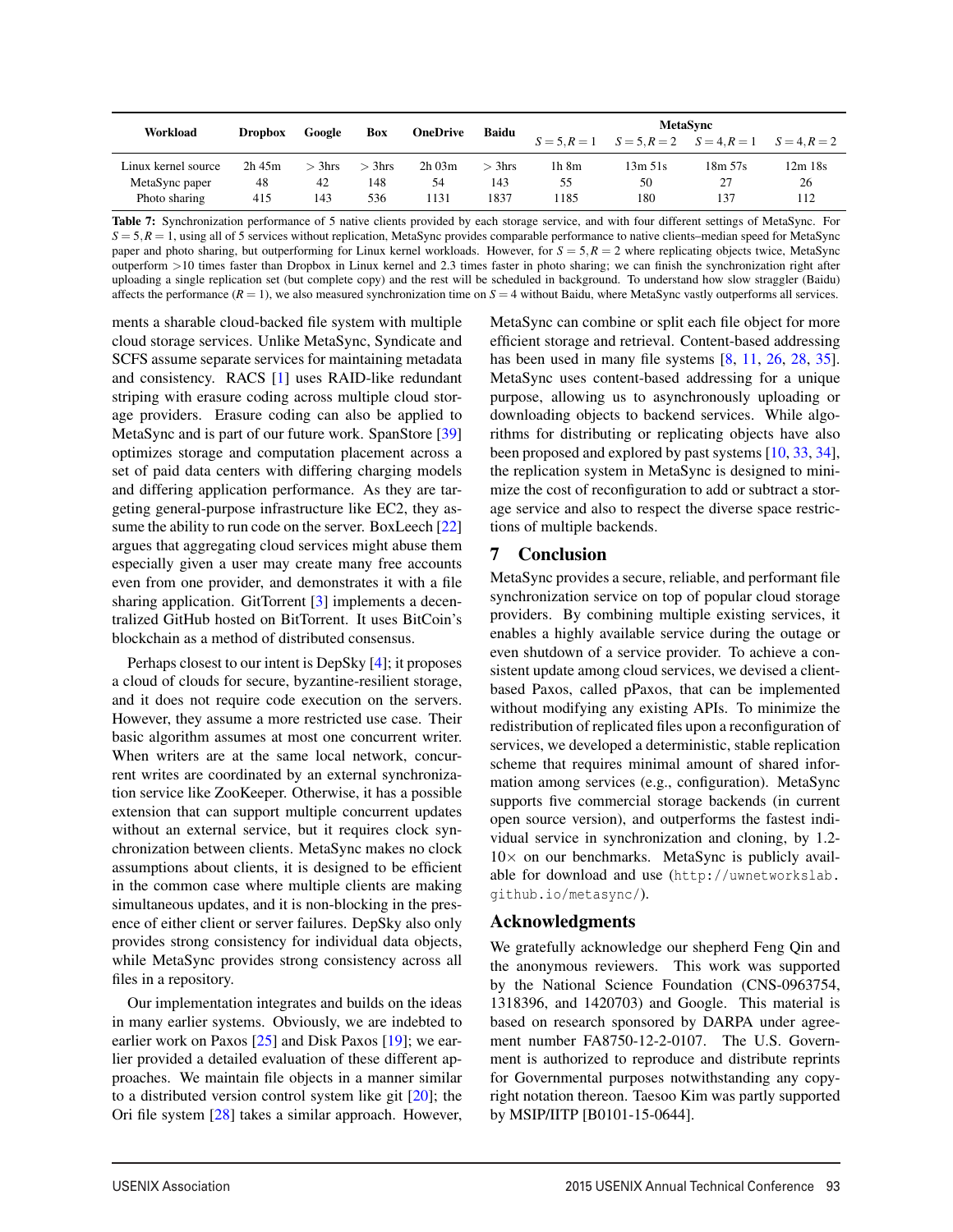#### References

- [1] H. Abu-Libdeh, L. Princehouse, and H. Weatherspoon. RACS: A case for cloud storage diversity. In *Proceedings of ACM Symposium on Cloud Computing (SoCC)*, 2010.
- [2] A. Adya, W. J. Bolosky, M. Castro, G. Cermak, R. Chaiken, J. R. Douceur, Jon, J. Howell, J. R. Lorch, M. Theimer, and R. P. Wattenhofer. FAR-SITE: Federated, available, and reliable storage for an incompletely trusted environment. In *In Proceedings of the 5th Symposium on Operating Systems Design and Implementation (OSDI)*, pages 1– 14, 2002.
- [3] C. Ball. Announcing gittorrent: A decentralized github. http://blog.printf.net/articles/ 2015/05/29/announcing-gittorrent-adecentralized-github/, 2015.
- [4] A. Bessani, M. Correia, B. Quaresma, F. André, and P. Sousa. DepSky: Dependable and secure storage in a cloud-of-clouds. In *Proceedings of ACM EuroSys conference*, pages 31–46, 2011.
- [5] A. Bessani, R. Mendes, T. Oliveira, N. Neves, M. Correia, M. Pasin, and P. Verissimo. SCFS: A shared cloud-backed file system. In *2014 USENIX Annual Technical Conference (USENIX ATC 14)*, pages 169–180, 2014.
- [6] C. Brooks. Cloud Storage Often Results in Data Loss. http://www.businessnewsdaily.com/ 1543-cloud-data-storage-problems.html, October 2011.
- [7] S. Byrne. Microsoft OneDrive for business modifies files as it syncs. http://www.myce.com/ news/microsoft-onedrive-for-businessmodifies-files-as-it-syncs-71168, Apr. 2014.
- [8] B. Calder, J. Wang, A. Ogus, N. Nilakantan, A. Skjolsvold, S. McKelvie, Y. Xu, S. Srivastav, J. Wu, H. Simitci, J. Haridas, C. Uddaraju, H. Khatri, A. Edwards, V. Bedekar, S. Mainali, R. Abbasi, A. Agarwal, M. F. u. Haq, M. I. u. Haq, D. Bhardwaj, S. Dayanand, A. Adusumilli, M. Mc-Nett, S. Sankaran, K. Manivannan, and L. Rigas. Windows Azure storage: A highly available cloud storage service with strong consistency. In *Proceedings of the 23rd ACM Symposium on Operating Systems Principles (SOSP)*, pages 143–157, 2011.
- [9] Canonical Ltd. Ubuntu One: Shutdown notice. https://one.ubuntu.com/services/ shutdown.
- [10] A. Cidon, S. M. Rumble, R. Stutsman, S. Katti, J. Ousterhout, and M. Rosenblum. Copysets: Reducing the frequency of data loss in cloud storage. In *Proceedings of the 2013 USENIX Conference on Annual Technical Conference (ATC)*, pages 37–48, 2013.
- [11] A. T. Clements, I. Ahmad, M. Vilayannur, and J. Li. Decentralized deduplication in SAN cluster file systems. In *Proceedings of the 2009 USENIX Conference on Annual Technical Conference (ATC)*, 2009.
- [12] J. Cook. All the different ways that 'icloud' naked celebrity photo leak might have happened. http://www.businessinsider.com/icloudnaked-celebrity-photo-leak-2014-9, Sept. 2014.
- [13] J. Curn. How a bug in dropbox permanently deleted my 8000 photos. http://paranoia.dubfire. net/2011/04/how-dropbox-sacrificesuser-privacy-for.html, 2014.
- [14] G. DeCandia, D. Hastorun, M. Jampani, G. Kakulapati, A. Lakshman, A. Pilchin, S. Sivasubramanian, P. Vosshall, and W. Vogels. Dynamo: Amazon's highly available key-value store. In *Proceedings of the 21st ACM Symposium on Operating Systems Principles (SOSP)*, pages 205–220, 2007.
- [15] Dropbox. Thanks for helping us grow. https: //blog.dropbox.com/2014/05/thanks-forhelping-us-grow/, May 2014.
- [16] dropbox-api. Dropbox API. https://www. dropbox.com/static/developers/dropboxpython-sdk-1.6-docs/index.html, Apr. 2014.
- [17] A. J. Feldman, W. P. Zeller, M. J. Freedman, and E. W. Felten. SPORC: Group collaboration using untrusted cloud resources. In *Proceedings of the 9th USENIX Conference on Operating Systems Design and Implementation (OSDI)*, 2010.
- [18] A. J. Feldman, A. Blankstein, M. J. Freedman, and E. W. Felten. Social networking with Frientegrity: Privacy and integrity with an untrusted provider. In *Proceedings of the 21st USENIX Conference on Security Symposium*, 2012.
- [19] E. Gafni and L. Lamport. Disk Paxos. *Distributed Computing*, 16(1):1–20, Feb. 2003.
- [20] git. Git Internals Git Objects. http://git-scm. com/book/en/Git-Internals-Git-Objects.